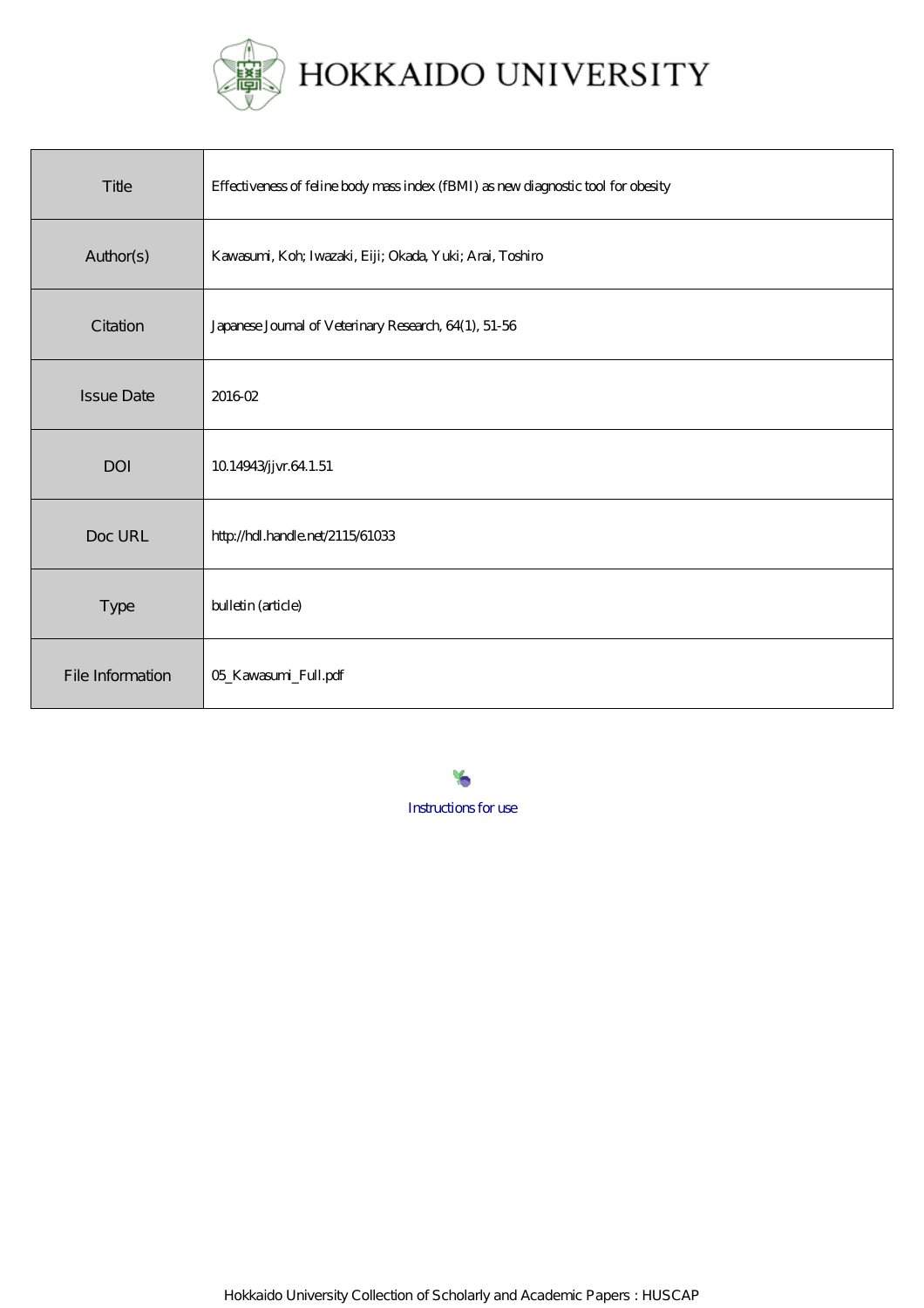# **Effectiveness of feline body mass index (fBMI) as new diagnostic tool for obesity**

## $\mathbf{Koh\; Kawasumi}^{1,\ast\ast},\mathbf{Eiji\;Iwazaki}^{1,\,2)},\mathbf{Yuki\;Okada}^{1}\; \mathbf{and}\; \mathbf{Toshire\; Arai}^{1)}$

<sup>1)</sup>Department of Basic Veterinary Medicine, School of Veterinary Medicine, Nippon Veterinary and Life Science University, Kyonancho 1-7-1, Musashino-shi, Tokyo, 180-8602, Japan

<sup>2)</sup>Department of R&D, Nippon Pet Food, Co., Ltd., Tennoz First Tower 5F, Higashishinagawa, 2-2-4, Shinagawa-ku, Tokyo, 140-0002, Japan

Received for publication, November 16, 2015; accepted, February 1, 2016

#### **Abstract**

**Feline body mass index (fBMI), BW/PCL, length from top of patella to end of calcaneus, was developed as a new diagnostic tool for obesity in cats. To evaluate the effectiveness of fBMI for obese cats in short term, 6 cats were induced weight gain by over-feeding with high fat diet and then they were induced weight reduction by restrict-feeding with low fat diet to measure changes in fBMI and plasma metabolite concentrations and enzyme activities. BCS 3 is correlated with fBMI 24.6**-**32.0, BCS 4 is correlated with fBMI 33.1**-**37.1 and BCS 5 is correlated with fBMI 29.9**-**40.3, respectively. On the correlation coefficient analysis by Pearson's method (** $P < 0.05$ **), positive correlations (** $r = 0.403$ **) were seen between the fBMI and plasma triglyceride (TG) levels. From these findings, fBMI seems to be more sensitive and useful indicator for obesity diagnosis in cats.**

Key Words: Cat, Feline body mass index, Obesity

#### **Introduction**

 Obesity is a pathological condition in which excess body fat has accumulated. Prevalence of overweight and obesity is reported as 25%-50% in cats<sup>1,6,16</sup>. In Japan, metabolic syndrome  $(MS)$ , which is based on obesity, has increased in cats in recent years<sup>14)</sup>. To diagnose MS at early stage, simple diagnostic tool for obesity is necessary for veterinary medicine. 5-point body condition score (BCS) are usually used for obesity judgement for cats in Japan. 5-point BCS method is convenient

but is lacking in objectivity. For early diagnosis of obesity for cats the objective method should be developed<sup>1,6)</sup>. Several studies of feline body mass index (BMI) or body fat mass calculation have been reported<sup>2,5,8,9,11,15,17</sup>. However, these reported methods have not been used among veterinary clinics because of their inaccuracy and complexity. We developed a new BMI for cats (feline BMI,  $fBMI$ <sup>13)</sup>. It was calculated as follows:  $fBMI =$ BW / length from top of patella to end of calcaneus (PCL) (kg/m). fBMI were precisely reflected body weight change and were positively correlated

<sup>\*</sup>Corresponding author: Koh Kawasumi, Department of Basic Veterinary Medicine, School of Veterinary Medicine, Nippon Veterinary and Life Science University, Kyonancho 1-7-1, Musashino-shi, Tokyo, 180-8602, Japan Phone: +81-422-31-4151. E-mail: kawasumi224@nvlu.ac.jp doi: 10.14943/jjvr.64.1.51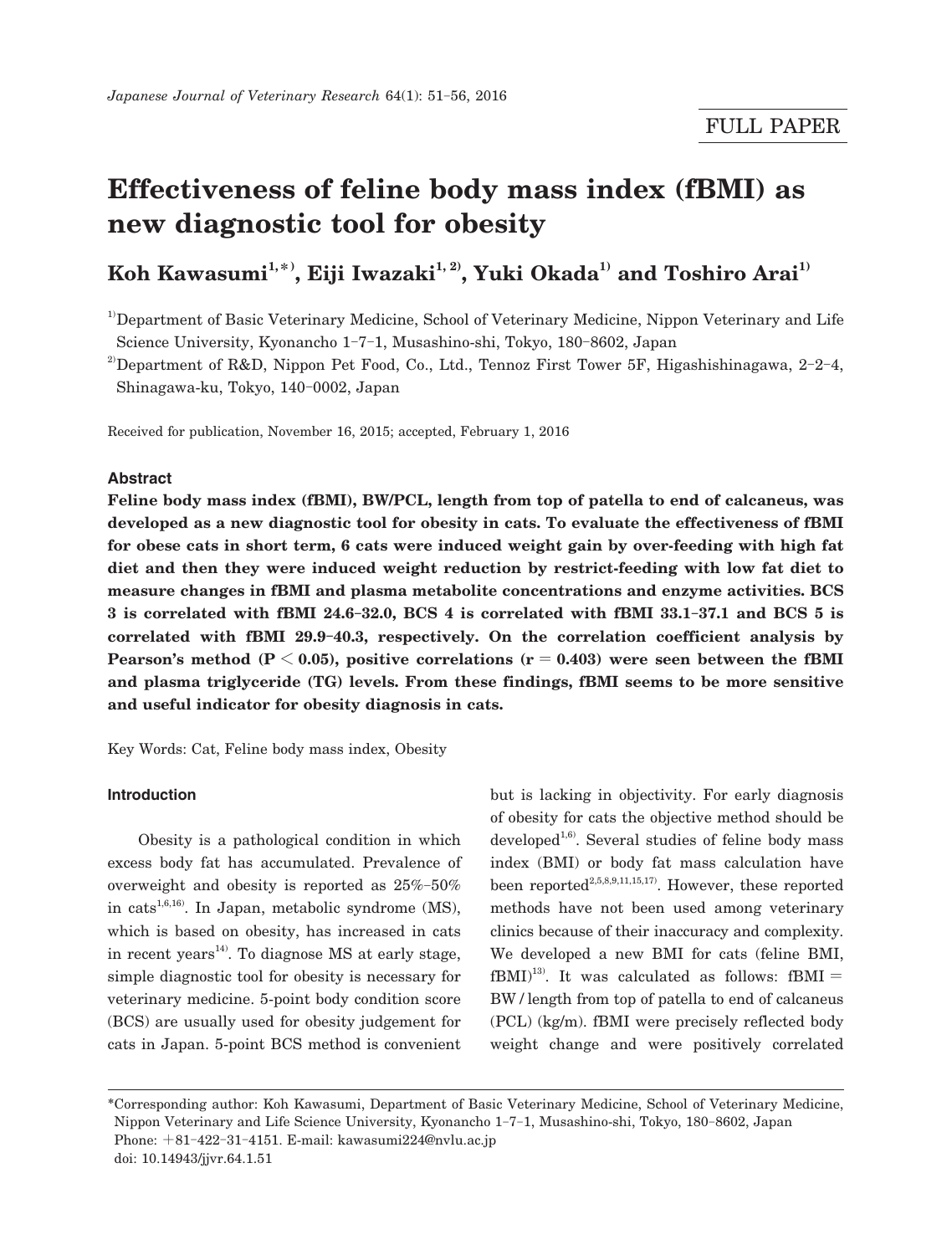with plasma non-esterified fatty acid (NEFA) and triglyceride (TG) concentrations at early stage of feline obesity. fBMI  $\geq$  28.0 was regarded as overweight or obesity. This study was designed to clarify the detailed relationship between fBMI, BCS, and plasma metabolites concentrations in cats with fBMI  $\geq$  28.0. To evaluate the effectiveness of fBMI, cats were induced weight gain by over-feeding with high fat diet and then they were induced weight reduction by restrictfeeding with low fat diet and were measured changes in fBMI, BCS, and plasma metabolite concentrations and enzyme activities.

#### **Material and Methods**

*Animals:* Six clinically healthy mongrel male cats  $(41.0 \pm 1.0 \text{ months}, 4.2 \pm 0.3 \text{ kg}, \text{fBMI } 28.1 \pm 1.6,$  $BCS3.0 \pm 0.3$ ) were used in this study. Two cats were regarded as overweight by fBMI at starting period of this study. One was BW 4.64 kg, fBMI 32.0, BCS 3 and the other was BW 5.24 kg, fBMI 33.8, BCS 4. Firstly, all cats were fed on a high-fat dry diet (Nippon Pet Food Co., Ltd., Tokyo, Japan; water, 6.1%; crude protein, 30.6%; ester extract, 27.3%; crude fiber, 0.9%; crude ash, 4.7%; 489.7 kcalME/100 g) with 2.0  $\times$  daily energy requirement (DER;  $1.4 \times 70 \times BW^{0.75}$ ) for 4 weeks to induce weight gain. Secondly, these cats were fed on a low-fat dry diet (Nippon Pet Food Co., Ltd., Tokyo, Japan; water, 7.3%; crude protein, 40.8%; ester extract, 11.9%; crude fiber, 6.8%; crude ash, 5.2%; 382.3 kcalME/100 g) with  $1.0 \times$ DER for 2 weeks to maintain their body weight. Finally, cats were fed on low-fat diet with  $0.8\times$ the amount of rest energy requirement (RER;  $70 \times BW^{0.75}$  for 2 weeks to induce weight reduction according to Burkholder's weight  $reduction program<sup>4</sup>$ . During experiment, all cats were fed twice a day  $(8:00 \text{ AM}$  and  $4:00 \text{ PM})$ . Daily amount of food consumption was calculated by subtracting the amount of left-over food from the amount of supplied food. All cats were maintained in individual cages and provided

with water *ad libitum* at Narita Animal Science Laboratory Co., Ltd. (Narita, Japan). The animal room was maintained at 24.0  $\pm$  2.0°C and 55.0  $\pm$ 10.0% relative humidity on a 12 : 12 h light; dark cycle (light on  $8:00$  AM to  $8:00$  PM). Approval for this work was given by the Narita Animal Science Laboratory Co., Ltd. Research Animal Ethical Committee (15-F043).

*BW and BCS measurement:* BW measurement and BCS assessment by 5 point scale (1. Thin, 2. Lean, 3. Ideal, 4. Overweight, 5. Obese), commonly used in Japan, were performed before blood collection.

*Zoometry measurement:* fBMI was calculated as BW/PCL (kg/m) as previously described<sup>13)</sup>. PCL, length from top of patella to end of calcaneus, was measured using a commercial tape measure contacted to the body (Fig. 1). The measurements were performed by only one researcher to minimize the measurement error.

*Blood Sampling:* Three ml of blood were withdrawn from jugular vein into heparinized plastic tubes at start (0wk), 4wks and 8wks of experiment. Plasma samples were separated by centrifugation at 1,200 g for 10 min, 4°C. These samples were stored at  $-80^{\circ}$ C until use.

*Plasma parameter analysis:* GLU, TG, total cholesterol (T-Cho) concentrations and aspartate aminotransferase (AST), alanine aminotransferase (ALT), alkaline phosphatase (ALP), lactate dehydrogenase (LDH) activities were measured using an auto-analyzer (JCA-BM2250, JOEL Ltd., Tokyo, Japan) with the manufacture's reagents at Monolis Inc. (Tokyo, Japan). NEFA was measured with commercial kits (NEFA-C, Wako Pure Chemical Industries Ltd., Osaka, Japan) at Nippon Veterinary and Life Science University. Plasma insulin (INS) and adiponectin (ADN) concentrations were measured with commercial ELISA kits, Lbis cat insulin kit (SHIBAYAGI Co., Gunma, Japan), mouse/rat adiponectin kit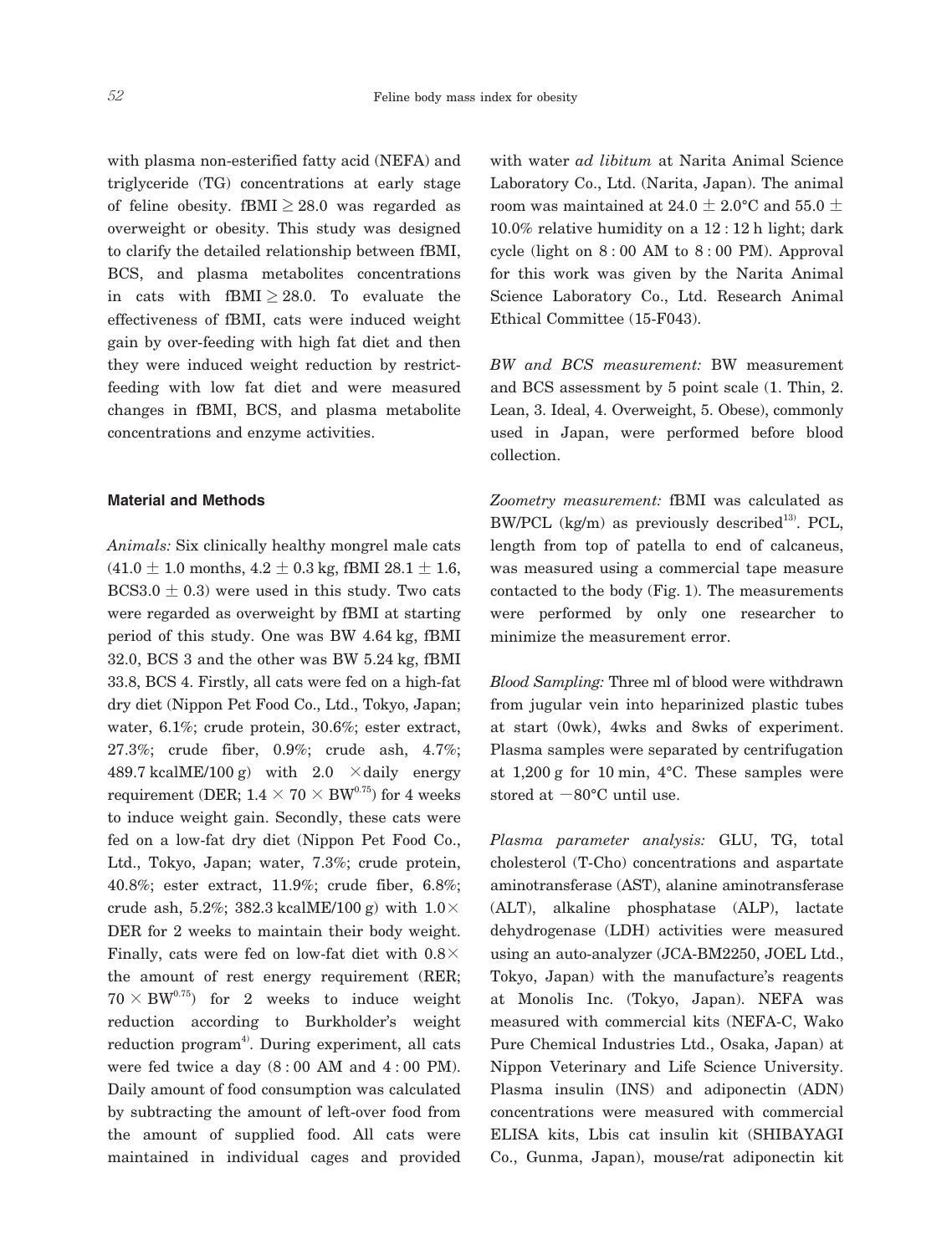

**Fig. 1. Anatomic sites of length from top of patella to end of calcaneus in cats.** PCL: Length from top of patella to end of calcaneus

(Otsuka Pharmaceutical Co., Ltd, Tokyo, Japan), respectively.

*Statistical analysis:* Results were presented as means  $\pm$  standard error (SE). Statistical significances were determined by paired *t* -test. The significance levels were set at  $P < 0.05$ . Correlation coefficient between the fBMI and each parameter value was calculated by Pearson's method. The significance level was set at  $P < 0.05$ .

#### **Results**

#### *Changes in physical measurements*

 At 4 weeks of weight gain period, BW, fBMI, BCS, were significantly increased. Average of fBMI and BW increased by 21.2% and 23.4%, respectively. At 8 weeks-weight reduction period, cat BW, fBMI, and BCS were decreased significantly compared to those at 4wks. Average of fBMI and BW at 8wks were decreased by 7.9%, 8.3%, respectively. There were no significant changes in PCL during whole experimental periods (Table 1). Cats with BCS 3 indicated in the range of fBMI 24.6-32.0 while cats with BCS 4 indicated in the range of fBMI 33.1-37.1, cats

with BCS 5 indicated in the range of fBMI 29.9- 40.3 (Table 3).

#### *Changes in plasma parameters*

 At 4 weeks of weight gain period, plasma parameter levels of GLU, TG, TC, AST, ALT and ALP changed in the range of reference values. Plasma biomarker levels of LDH indicated above reference values. Plasma ADN concentrations significantly increased compared to those at start (0wk). At 8 weeks of weight reduction period, plasma NEFA concentrations were significantly higher than those at 4wks-weight gain period. Plasma INS concentrations at 8 weeks increased compared to those at 4 weeks while ADN concentrations decreased (Table 2).

### *Correlation between the fBMI and plasma parameter values*

 On the correlation coefficient analysis by Pearson's method ( $P < 0.05$ ), positive correlations  $(r = 0.403)$  were seen between the fBMI and plasma TG level (Fig. 2). Correlation coefficient between the fBMI and GLU, NEFA, TC, ADN and INS levels were  $-0.207, -0.150, -0.308,$  $-0.121$  and  $-0.127$ , respectively.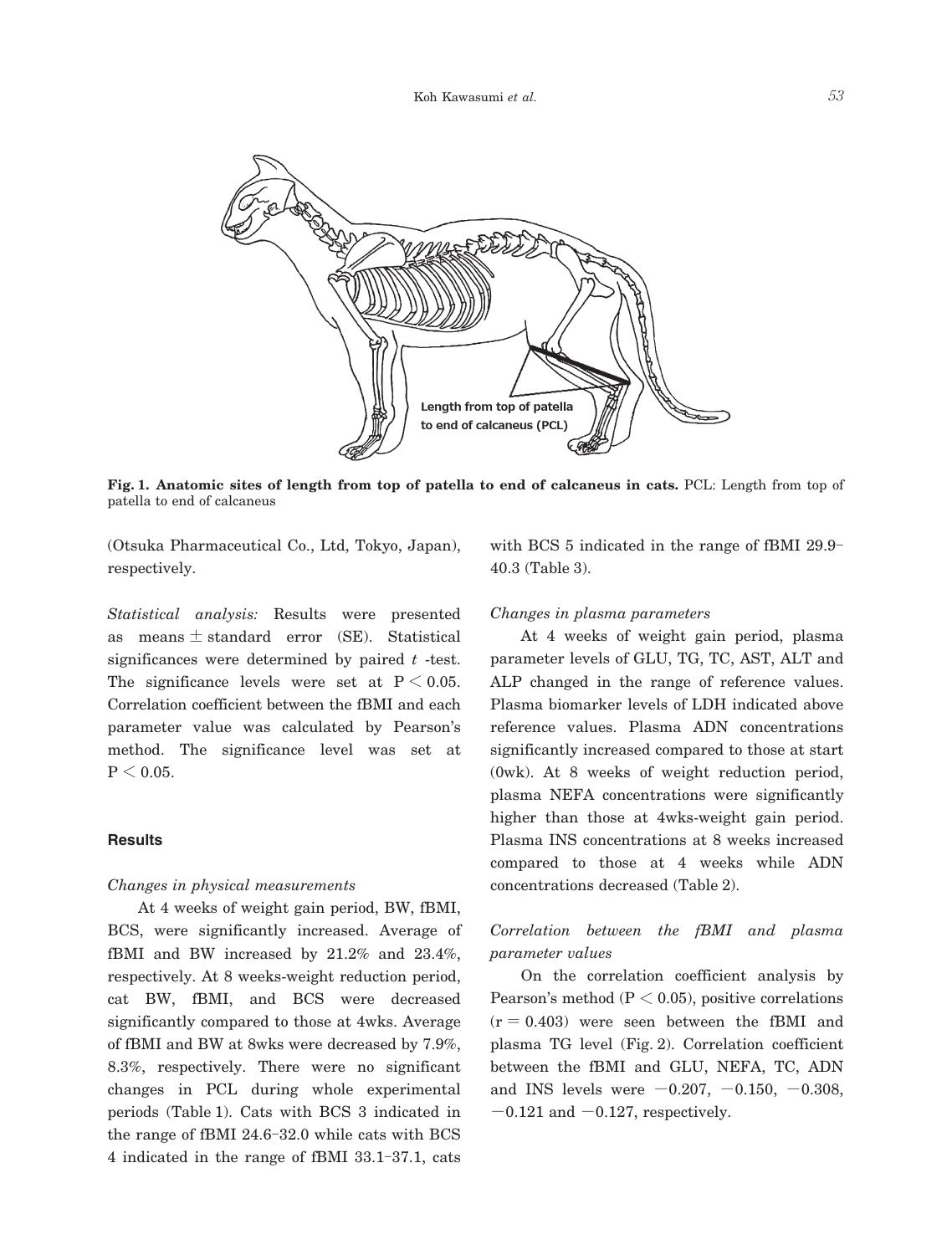|                  | Start          | Weight gain period     | Weight reduction period   |
|------------------|----------------|------------------------|---------------------------|
|                  | $0$ w $k$      | $4w$ ks                | 8wks                      |
| $BW$ $(kg)$      | $4.2 \pm 0.3$  | $5.2\pm0.4^{\rm a)}$   | $4.8\pm0.3^{\rm a,b)}$    |
| $f$ BMI $(kg/m)$ | $28.1 \pm 1.6$ | $34.1 \pm 1.8^{\rm a}$ | $31.4 \pm 1.8^{\rm a,b)}$ |
| $BCS$ (/5)       | $3.0 \pm 0.3$  | $4.3\pm0.3^{\rm a)}$   | $3.3 \pm 0.2^{6}$         |
| $PCL$ (cm)       | $14.9 \pm 0.2$ | $15.2 \pm 0.3$         | $15.1 \pm 0.3$            |

**Table 1. Changes in physical measurements in 6 cats**

Values are presented as means  $\pm$  standard error.

a) Significantly different from the 0wk (Paired *t*-test,  $P \le 0.05$ )

b) Significantly different from the 4wks (Paired *t*-test, P < 0.05)

BW: Body weight, fBMI: feline body mass index, BCS: Body condition score, PCL: Length from top of patellato end of calcaneus

**Table 2. Changes in plasma metabolites at start (0wk), weight gain (4wk), and weight reduction period (8wk) in 6 cats**

|                      | <b>Start</b>     | Weight gain            | Weight reduction            |
|----------------------|------------------|------------------------|-----------------------------|
|                      | $0$ w $k$        | $4w$ ks                | 8wks                        |
| $GLU$ (mg/dl)        | $126.2 \pm 13.0$ | $97.8 \pm 4.8$         | $89.0 \pm 1.8$              |
| $TG \, (mg/dl)$      | $18.7 \pm 0.6$   | $34.5 \pm 4.8^{\rm a}$ | $23.7 \pm 2.3$              |
| $NEFA$ (mEq $\eta$ ) | $0.23 \pm 0.04$  | $0.20 \pm 0.03$        | $0.35 \pm 0.07^{6}$         |
| $T-Cho$ (mg/dl)      | $133.5 \pm 4.2$  | $113.7 \pm 7.0$        | $103.5 \pm 4.9^{a}$         |
| AST (IU/I)           | $15.8 \pm 1.4$   | $20.5 \pm 4.5$         | $18.2 \pm 2.8$              |
| ALT (IU/I)           | $42.7 \pm 3.0$   | $48.0 \pm 3.3$         | $49.5 \pm 3.6$              |
| ALP (IU/I)           | $70.5 \pm 10.8$  | $152.0 \pm 15.6$       | $124.8 \pm 20.8^{\text{a}}$ |
| LDH (IU/I)           | $119.8 \pm 14.4$ | $217.0 \pm 76.9$       | $132.2 \pm 20.5$            |
| $INS$ (ng/ml)        | $2.6 \pm 0.1$    | $2.9 \pm 0.1$          | $3.9 \pm 0.9$               |
| $ADN$ ( $\mu$ g/ml)  | $6.6 \pm 1.8$    | $11.7 \pm 1.5$         | $5.1 \pm 1.1$               |

Values are presented as means ± standard error.

a) Significantly different from the 0wk (Paired *t*-test,  $P \le 0.05$ )

b) Significantly different from the 4wks (Paired *t*-test,  $P < 0.05$ )

GLU: Glucose, TG: Triglyceride, NEFA: Non-esterified fatty acid, T-Cho: Total cholesterol, AST: Aspartate aminotransferase, ALT: Alanine aminotransferase, ALP: Alkaline phosphatase, LDH: Lactate dehydrogenase, INS: Insulin, ADN: Adiponectin

**Table 3. Comparison of fBMI ranges with BCS**

| <b>BCS</b> | fBMI               |         |         |
|------------|--------------------|---------|---------|
|            | mean $\pm$ SE      | minimum | maximum |
| 2          | 23.7(1)            |         |         |
| 3          | $28.4 \pm 0.8$ (9) | 24.6    | 32.0    |
| 4          | $34.6 \pm 0.8$ (5) | 33.1    | 37.1    |
| 5          | $36.2 \pm 3.2$ (3) | 29.9    | 40.3    |

#### **Discussion**

 In the present study, we could induce early stage of obesity in adult cats. Small changes at PCL, length from top of patella to end of calcaneus, were measured using a commercial tape measure at 4 weeks of weight gain period. It is not clear they may come from fat deposition or muscle enlargement in legs. It is well known that obese cats increase fat deposition in organs, such as adipose tissue, muscle, and liver $12,18,20$ . We have to clarify PCL is constant or not in young cats since fBMI may be appropriate to access their obese degree. Changes in fBMI are well correlated with those of BW and BCS at start, weight-gain period and weight-reduction period. As compared to BCS, fBMI seems to be a more sensitive in overweight cats. From our previous  $data^{13}$ , it was suggested that fBMI could evaluate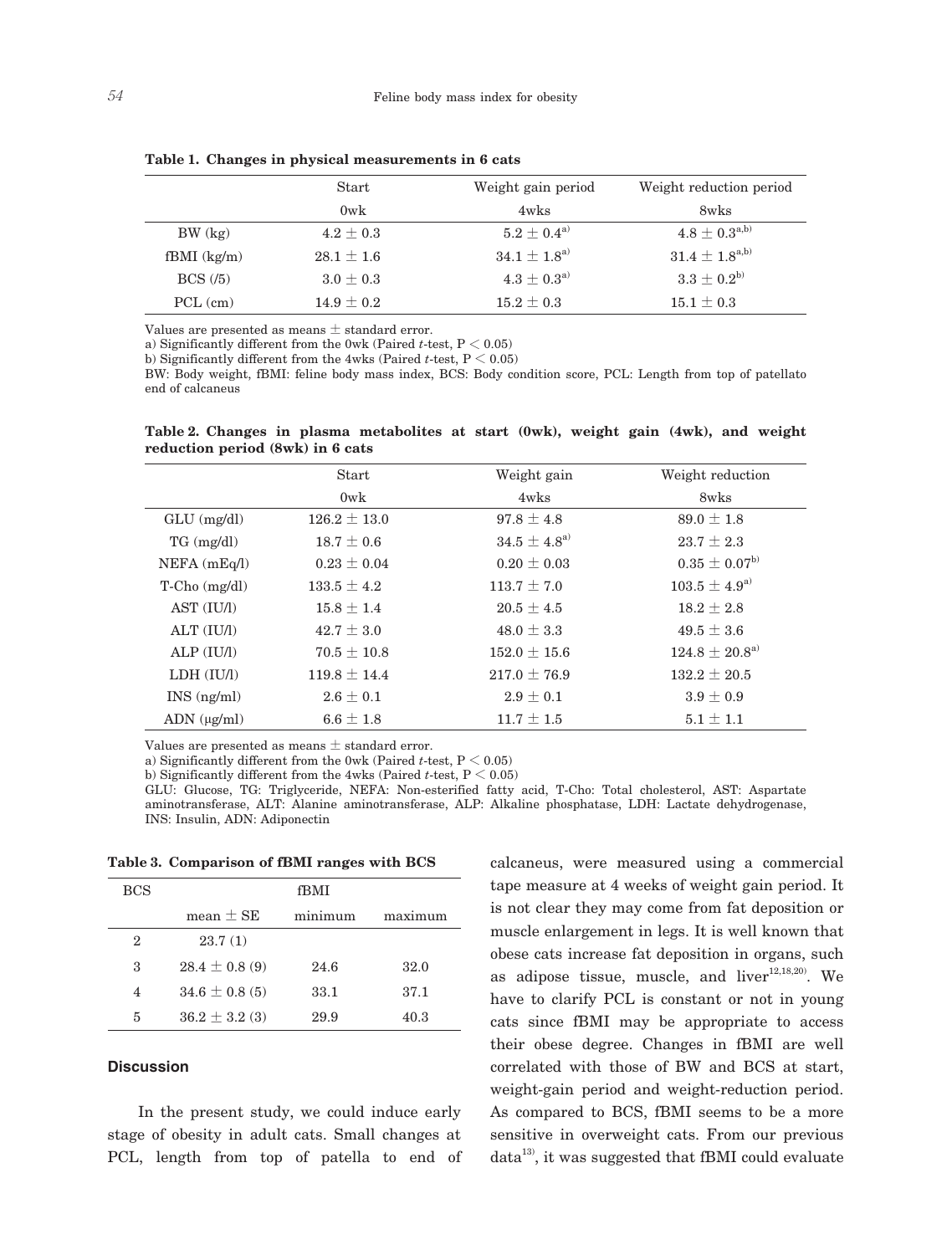

**Fig. 2. Correlation analysis between the fBMI and plasma TG level by Pearson's method.** Significance level was set at  $R \ge 0.600, \, \lt -0.600, \, P \le 0.05.$ 

early stage of obesity before onset of INS resistance and injury in liver function. Precise reference ranges of fBMI should be further studied since cats with BCS 5 indicated wide fBMI ranges in the present study.

 At 4 weeks of weight gain period, ADN, a plasma lipid metabolic hormone, increased. ADN is a cytokine secreted from adipose tissue, and regulates glucose and lipid metabolism and increase insulin sensitivity and has anti-inflammatory  $effect<sup>3</sup>$ . In general, plasma ADN concentrations significantly decrease and metaflammation occurs in obese animals<sup>7</sup>.

 At 8 weeks of weight reduction period, plasma NEFA levels increased compared to those of 4wks-weight gain period. Hoenig *et al.* (2007) reported obese cats increased NEFA clearance in their plasma<sup>10</sup>. Wilding  $(2007)$  reported elevated plasma NEFA levels could lead to insulin resistance<sup>19)</sup>. In the present study, plasma INS concentrations increased at 8wks- weight reduction period and were accompanied by decrease of ADN concentrations.

 From the present data, cats at 4wks -weight gain period seem to be healthy and not pathological. We define this BW gaining stage is "healthy weight gain" in cats. We demonstrated the effectiveness of fBMI in this period. Further study should be focused on the effectiveness of fBMI for 1) young cats, 2) cats with pathological obesity and 3) species specificity.

#### **Acknowledgements**

 We thank Narita Animal Science Laboratory Co., Ltd for careful treatments for all animals.

#### **Reference**

- 1) Allan, F. J., Pfeiffer, D. U., Jones, B. R., Esslemont, D. H. B. and Wiseman, M. S. 2000. A cross-sectional study of risk factors for obesity in cats in New Zealand. *Prev. Vet. Med*., **46**: 183-196.
- 2) Appleton, D. J., Rand, J. S. and Sunvold, G. D. 2001. Insulin sensitivity decreases with obesity, and lean cats with low insulin sensitivity are at greatest risk of glucose intolerance with weight gain. *J. Feline Med. Surg.*, **3**: 211-228.
- 3) Balsan, G. A., Vieira, J. L., Oliveira, A. M. and Portal, V. L. 2015. Relationship between adiponectin, obesity and insulin resistance. *Rev. Assoc. Med. Bras.*, **61**: 72-80.
- 4) Burkholder, W. J. and Toll, P. W. 2000. Obesity. In: *Small Animal Clinical Nutrition*, 4th ed., pp: 401-430, Hand, M.S., Thatcher,